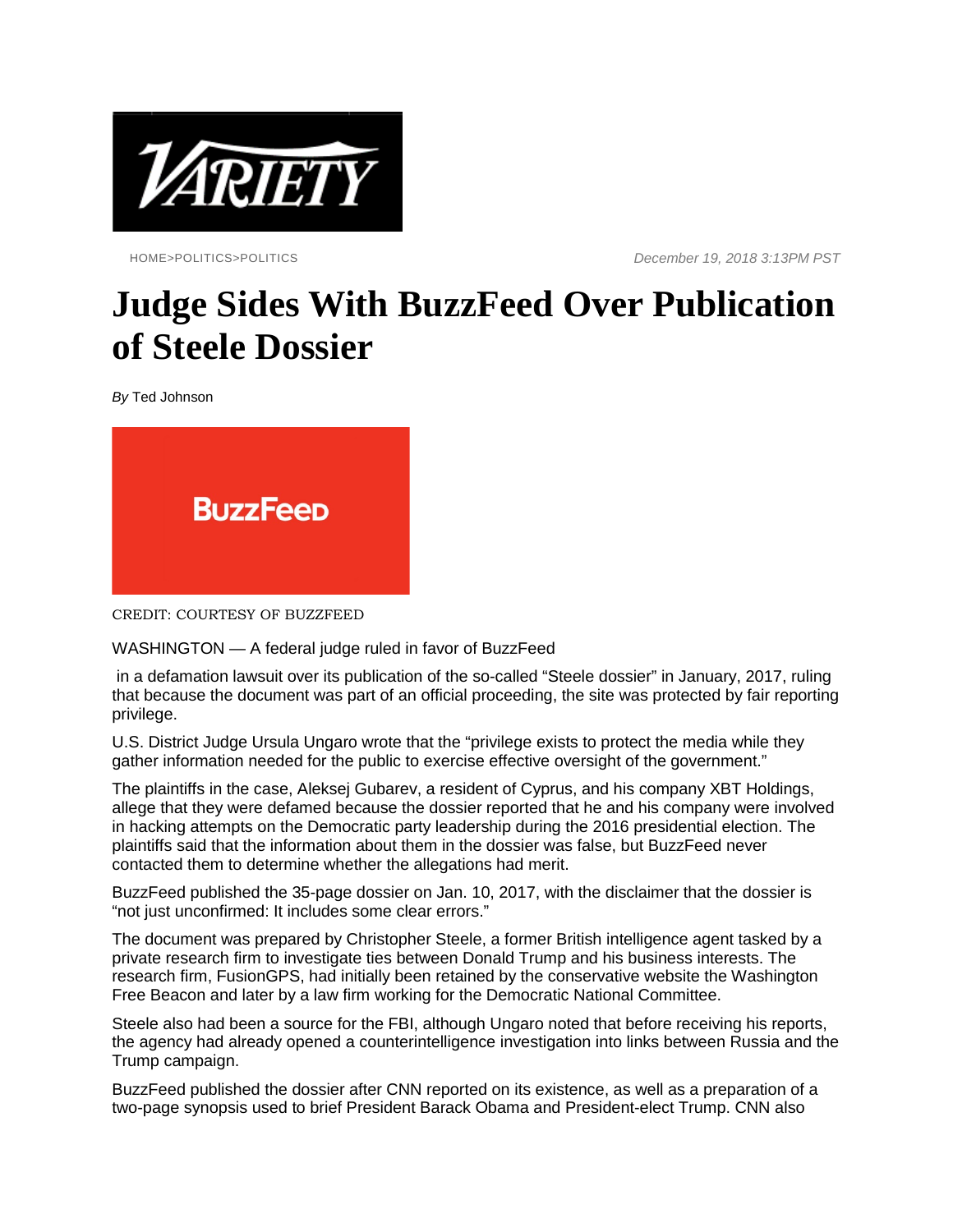reported that the FBI was investigating the credibility of the information in the dossier. BuzzFeed's report linked to the CNN article.

"Defendants argue that their decision to publish the Dossier is protected because the record shows that the President and President-elect were briefed on the Dossier, and that the FBI investigated the truth of the Dossier and Carter Page's alleged connection to Russian intelligence," Ungaro wrote. "They are correct about the record, to a point."

The judge noted that "missing from the record was whether the information about Gubarev was part of that "official action." But she concluded that "such a line-by-line review would curtail the scope of the privilege and thus restrict the press's ability to serve its basic function." She also concluded that the average reader would conclude that the dossier was subject to official action, BuzzFeed was protected by a New York civil rights law.

BuzzFeed's Ken Bensinger obtained the dossier from David Kramer, a former Deputy Assistant Secretary of State responsible for Russia, Ukraine, Belarus, and Moldova. They met at the McCain Institute on Dec. 29, 2016. Ungaro noted that "the parties dispute whether Kramer gave Bensinger a copy or whether Bensinger took photos of the Dossier when Kramer was not looking."

Roy Black, attorney for BuzzFeed, said in a statement that the ruling "is a strong affirmation of the First Amendment. It's more important that the public know what is being discussed at the highest levels of government than anything else.''

"If Buzzfeed had not published, citizens would not understand the current conflict between the president and the other branches of government, as well as the conflict between the president and the special counsel."

BuzzFeed editor-in-chief Ben Smith also issued a statement on Twitter.

"When we published the Steele Dossier in 2017, we were met with outrage from many corners -- a major news anchor and President Trump both deemed it "fake news"; and several Russian businessmen, plus Michael Cohen, sued for defamation. Today, almost two years later, a federal judge has vindicated our decision. As Judge Ungaro affirmed in her ruling, a key principle underlying the First Amendment is that the public has a right to know about actions taken by its government. As we have said from the start, a document that had been circulating at the highest levels of government, under active investigation by the FBI, and briefed to two successive presidents, is clearly the subject of 'official action.' Moreover, its publication has contributed to the the American people's understanding of what is happening in their country and their government. We are thrilled by today's outcome, and thank Judge Ungaro for taking the time to consider this case on the merits." - BuzzFeed News Editor-In-Chief Ben Smith Ŵ **BuzzFeed News** @BuzzFeedNews Statement from our editor-in-chief @BuzzFeedBen on a judge ruling in our favor in a defamation lawsuit over the Trump dossier ◯ 674 5:45 PM - Dec 19, 2018 Q 254 people are talking about this  $\rightarrow$